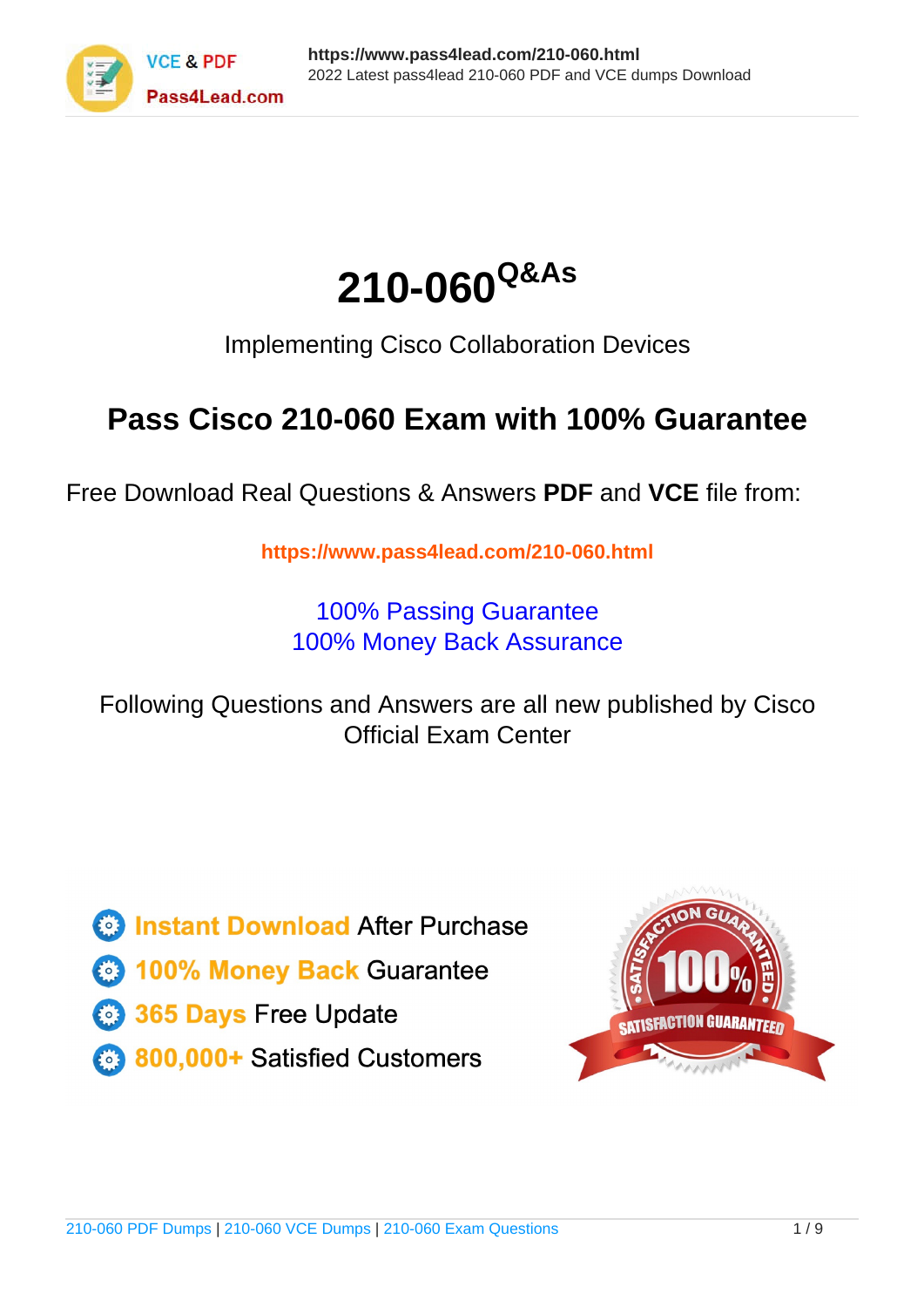

#### **QUESTION 1**

What is the maximum number of digits that an ephone PIN can have to allow after-hour exempt calling privileges?

| A. 4              |  |  |
|-------------------|--|--|
| <b>B.</b> 6       |  |  |
| C.7               |  |  |
| D. 8              |  |  |
| E.9               |  |  |
| Correct Answer: D |  |  |

#### **QUESTION 2**

User A notices echo on a call with user B. Both users are using Cisco VoIP phones. User B is using a headset, and user A is using a handset. What is the most likely source of the echo?

- A. user A handset
- B. user B headset
- C. disabled echo cancellation on user A phone profile
- D. disabled echo cancellation on user B phone profile

Correct Answer: B

#### **QUESTION 3**

Use the exhibits below to answer the question.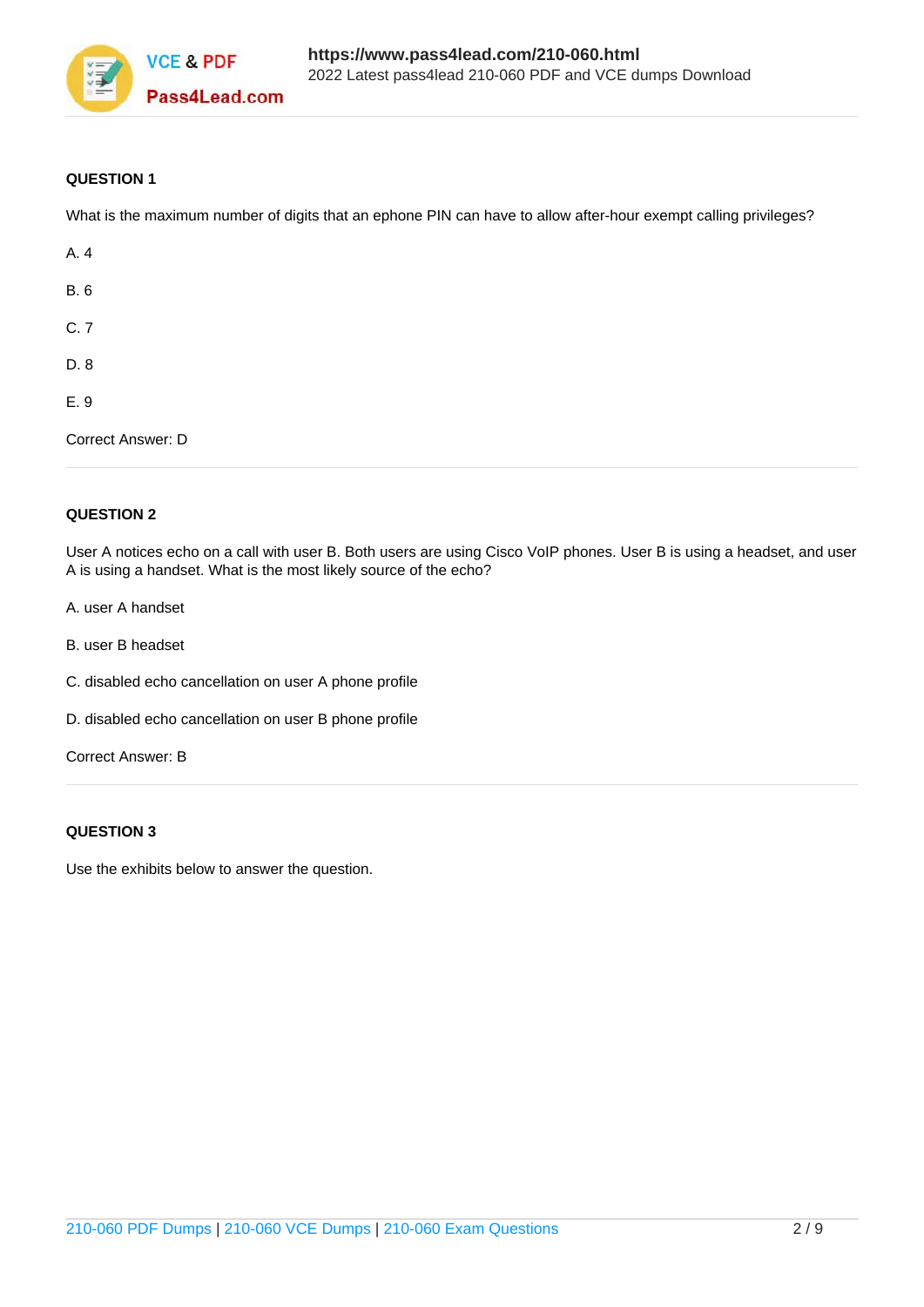#### **https://www.pass4lead.com/210-060.html VCE & PDF** 2022 Latest pass4lead 210-060 PDF and VCE dumps Download



Pass4Lead.com

| 10/23/2014 14:40                                                                       | 2001                              |                                                    |
|----------------------------------------------------------------------------------------|-----------------------------------|----------------------------------------------------|
| <b>Phone Information</b>                                                               |                                   |                                                    |
| 20<br>Model Number:                                                                    | CP-9971 (Video)                   |                                                    |
| <b>IPv4 Address:</b>                                                                   | 10 1 1 1 1 5                      |                                                    |
| <b>Host Name:</b>                                                                      | SEP8478ACE71D1F                   |                                                    |
| <b>Active Load:</b>                                                                    | sip9971.9-4-1-9                   |                                                    |
| Last Upgrade:                                                                          | 12/31/81 19:02                    |                                                    |
| <b>Active Server:</b>                                                                  | 10.1.5.16                         |                                                    |
| <b>Stand-by Server:</b>                                                                | 10.1.5.15                         |                                                    |
| Exit                                                                                   |                                   |                                                    |
| Phone Type<br><b>Product Type:</b><br><b>Cisco 9971</b><br><b>Device Protocol: SIP</b> |                                   |                                                    |
| <b>Real-time Device Status</b><br>Registration: Unknown                                |                                   |                                                    |
| IPv4 Address: None                                                                     | $\mathcal{C}'$                    |                                                    |
| - Device Information -<br>Device is Active                                             |                                   |                                                    |
| Device is trusted<br>MAC Address*                                                      | BRA<br>8478ACF71.01F              |                                                    |
| Description                                                                            | HQ-Phone                          |                                                    |
| Device Pool <sup>®</sup>                                                               | <b>Default</b>                    | V View Details                                     |
| Common Device Configuration<br>Phone Button Template*                                  | $\triangle$ None >                | $\checkmark$<br><b>View Details</b><br>$\check{ }$ |
| Softkey Template                                                                       | Standard 9971 SIP<br>$<$ None $>$ | $\checkmark$                                       |
| Common Phone Profile*                                                                  | Standard Common Phone Profile     | $\check{ }$<br><b>View Details</b>                 |
| Calling Search Space                                                                   | phone1_css                        | ◡                                                  |
| <b>AAR Calling Search Space</b>                                                        | < None >                          | ◡                                                  |
| <b>Media Resource Group List</b>                                                       | < None >                          | ▽                                                  |
| User Hold MOH Audio Source                                                             | $<$ None $>$                      | $\overline{\mathsf{v}}$                            |
| Network Hold MOH Audio Source<br>Location <sup>*</sup>                                 | < None ><br>Hub_None              | $\overline{\mathsf{v}}$                            |

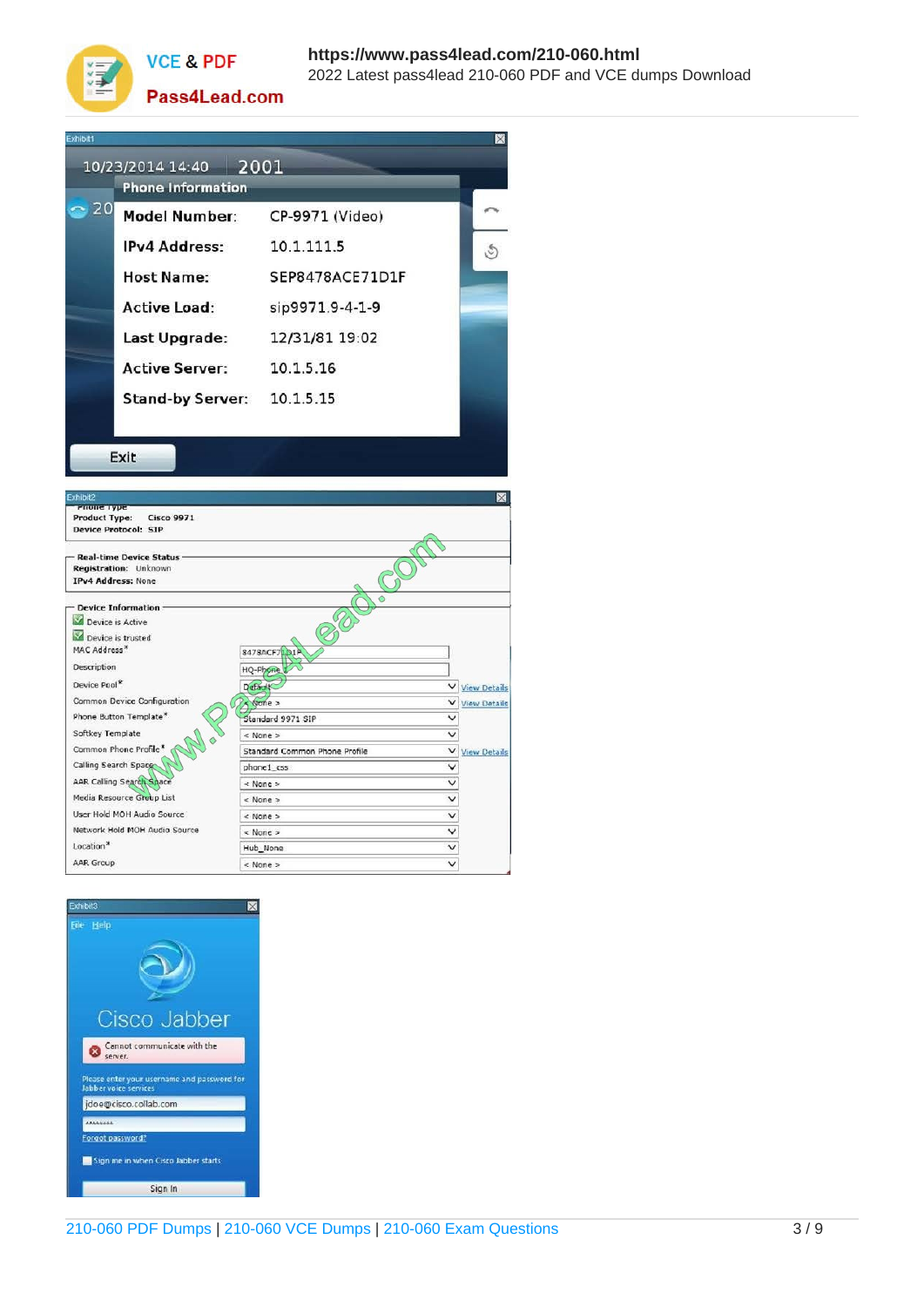

What two issues could be causing the Cisco Jabber failure shown in the exhibit? (Choose two)

- A. Incorrect username and password
- B. IM and Presence server is down
- C. User is not associated with the device
- D. IP or DNS name resolution issue
- E. CSF Device is not registered
- F. IP Phone DN not associated with the user

Correct Answer: BD

The error message shown in Jabber is "Cannot communicate with the server" which points us to a connectivity issue with IP/DNS or the server is down. All other answer choices would result in a login failure, not communication error.

#### **QUESTION 4**

An engineer is creating a new phone using the Call Manager. Which is presented first when you click the Add New button?

A. Phone Type

B. BAT Phone Template

C. MAC Address

D. Common Phone Profile

Correct Answer: A

#### **QUESTION 5**

What is the act of combing two active conferences via the MCU?

- A. cascading
- B. neighboring
- C. multisite
- D. clustering

Correct Answer: A

### **QUESTION 6**

In an effort to proactively manage IP telephony infrastructure, a network engineer wants to review usage reports that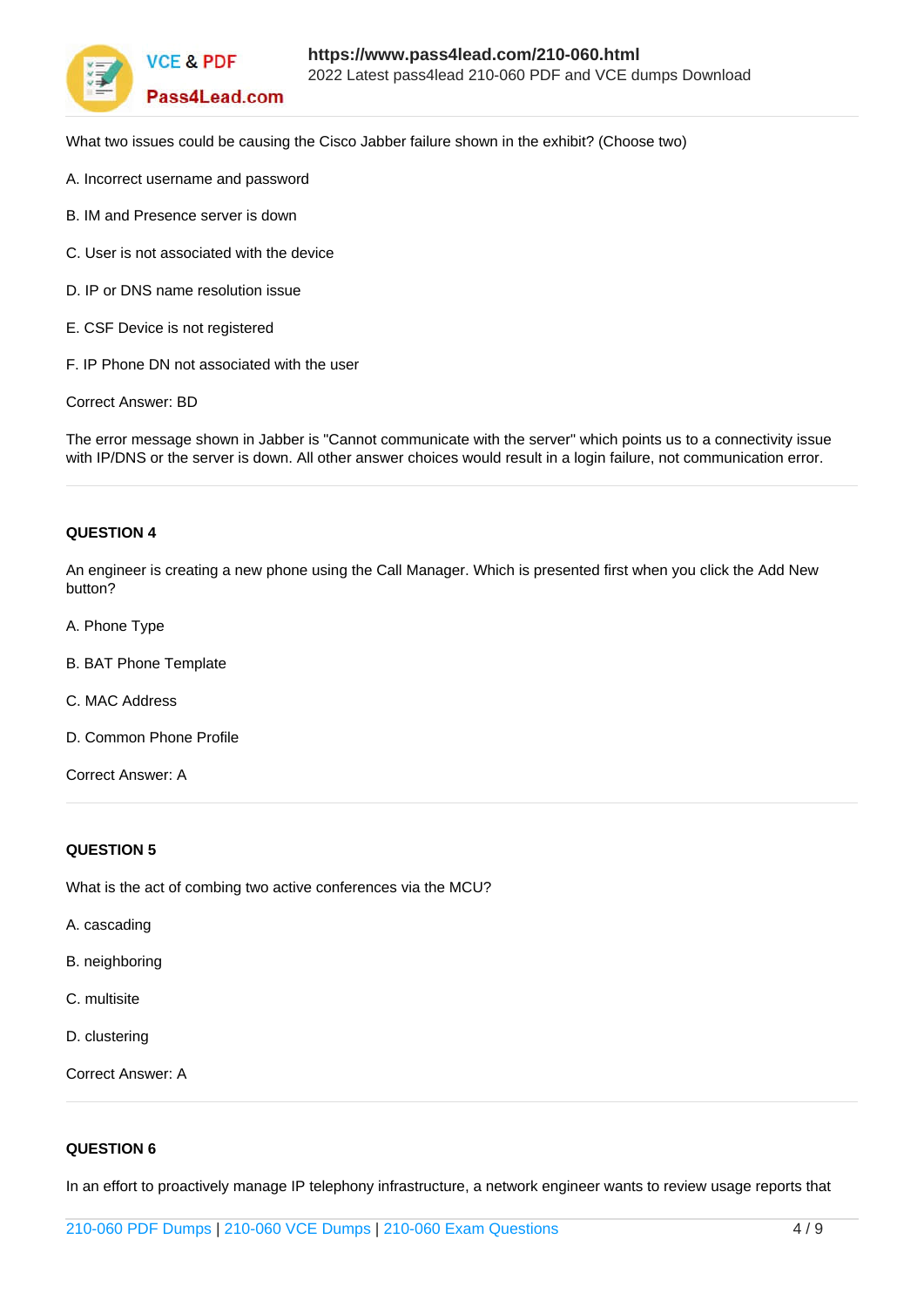

provide top five users, top five calls, and traffic summary. Which option describes where this information can be retrieved using Cisco Unified Communications Manager?

A. Navigate to Cisco Unified CM Administration > CDR Analysis and Reporting >System Reports > System Overview > Select desired reports.

B. Navigate to Cisco Unified Operating System Administration > Tools > System Reports > System Overview > Select desired reports.

C. Navigate to Cisco Unified Serviceability > Tools > CDR Analysis and Reporting > System Reports > System Overview > Select desired reports.

D. Navigate to Cisco Unified Reporting > Tools > System Reports > System Overview > Select desired reports.

Correct Answer: C

#### **QUESTION 7**

An engineer attempts to import user accounts from the Cisco Unified Communications Manager database into Cisco Unity Connection using AXL. Which result is true?

A. User accounts can no longer be created in the local Cisco Unity Connection database.

B. Usernames and aliases of users imported via AXL cannot be changed in Cisco Unity Connection.

C. Active Directory regularly syncs users to Cisco Unity Connection.

D. User passwords cannot be changed in Cisco Unity Connection.

Correct Answer: B

Reference: https://www.cisco.com/c/en/us/td/docs/voice\_ip\_comm/connection/11x/administration/guide/b\_cucsag/b\_cuc sag\_chapter\_010100.html#ID-2419-000000c6

#### **QUESTION 8**

A technician is preparing to activate the needed services in Cisco Unified Communications Manager to integrate with an IM and Presence server. Which two services must be enabled? (Choose two.)

- A. Cisco AXL Web Service
- B. Cisco Call Manager Service
- C. Cisco Messaging Interface
- D. Cisco Intercluster Lookup Service
- E. Cisco Directory Sync

Correct Answer: AB

Reference: https://www.cisco.com/c/en/us/td/docs/voice\_ip\_comm/cucm/im\_presence/configAdminGuide/11\_5\_1/cup0\_ b\_config-and-admin-guide-1151su5/cup0\_b\_imp-system-configuration-1151su5\_chapter\_0111.pdf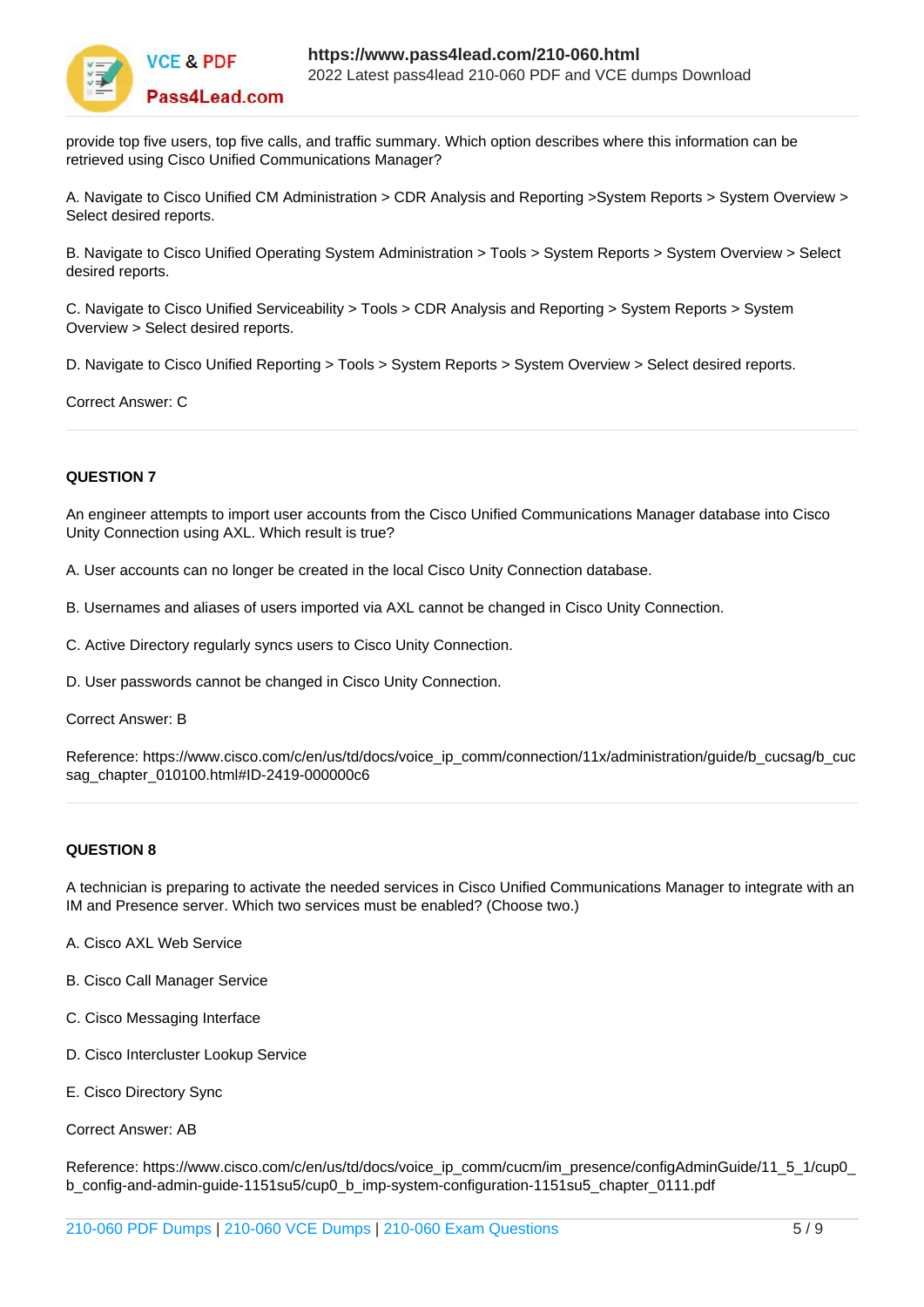

#### **QUESTION 9**

Which three methods can remotely force a Cisco Unified Communications Manager Express phone to reset? (Choose three.)

- A. Issue a shutdown, no shutdown command on a switch port that provides PoE to a Cisco phone.
- B. Issue the restart command under the ephone-dn configuration of the phone.
- C. Issue the reset command under the ephone configuration of the phone.
- D. Issue the reset command under the ephone-dn configuration of the phone.
- E. Issue the reset H.H.H (mac-address) command telephony-service configuration.
- F. Issue the reset H.H.H (mac-address) command under global configuration.

#### Correct Answer: ACE

#### **QUESTION 10**

A user presses the envelope button on a 7945 IP phone, but it only launches audio voicemail. Where should the voice systems administrator troubleshoot?

- A. Visual voicemail IP phone service in Cisco Unity Connection
- B. Visual voicemail IP phone service in Cisco Unified Communications Manager
- C. SIP trunk between Cisco Unified Communications Manager and Unity Connection
- D. IP phone network connectivity

Correct Answer: C

#### **QUESTION 11**

Which two protocols does Jabber use to achieve Presence status? (Choose two.)

- A. SIP/SIMPLE
- B. XMPP
- C. SCCP
- D. MGCP
- E. SOAP

Correct Answer: AB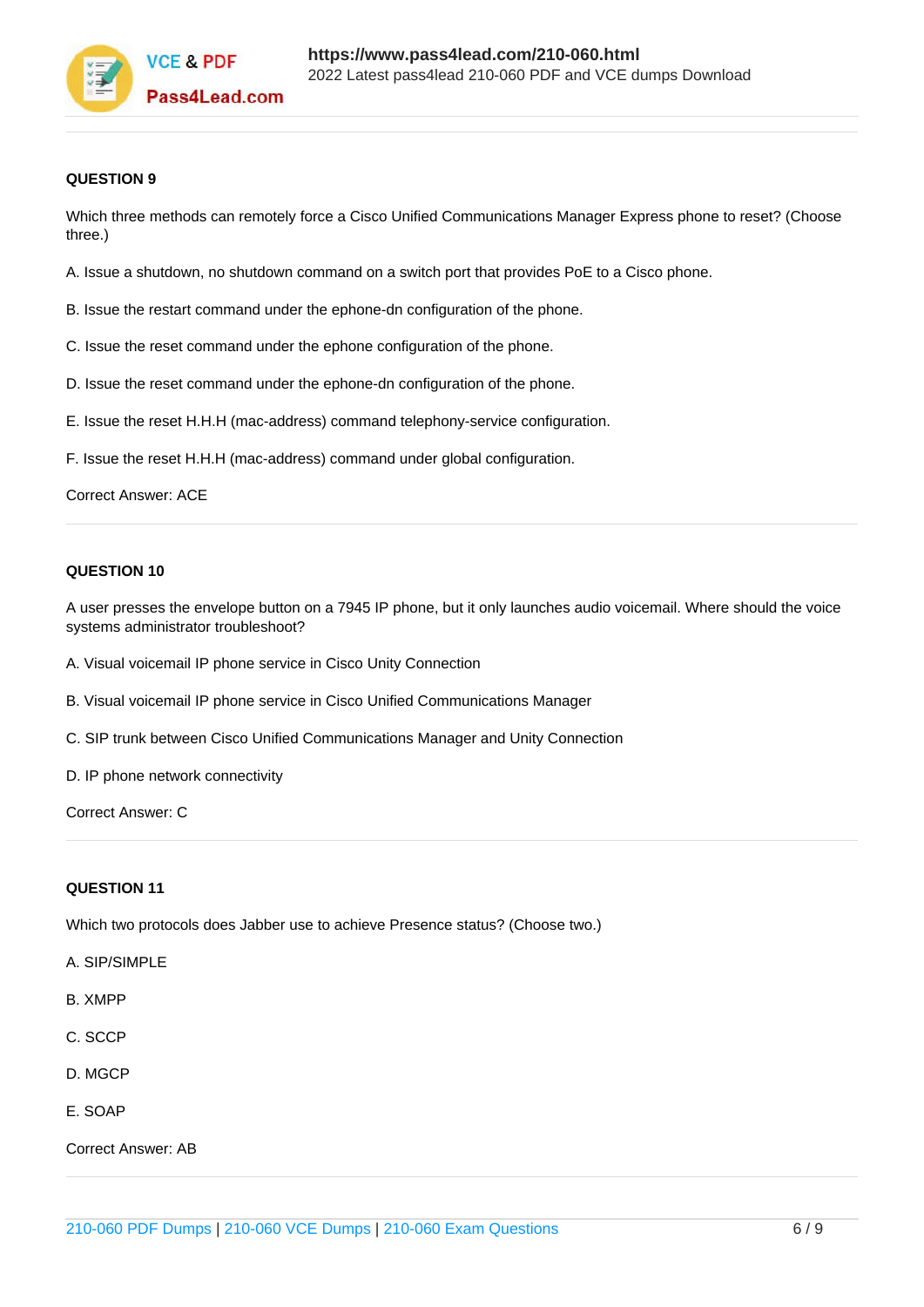

#### **QUESTION 12**

Which two actions does the pwrec command accomplish in a Cisco VCS appliance? (Choose two.)

- A. Changes SSH password
- B. Changes Telnet password
- C. changes any user account password
- D. changes root password
- E. changes admin password

Correct Answer: DE

#### **QUESTION 13**

How are calls routed in an MGCP call agent?

A. By route patterns on Cisco Unified Communications Manager

- B. By dial peers on the gateway
- C. By static routes on the gateway
- D. By a translation pattern on Cisco Unified Communications Manager

Correct Answer: A

#### **QUESTION 14**

Which statement describes the reason that some of the user accounts that are imported from Cisco Unified Communications Manager into Cisco Unity Connection using AXL do not appear in the list of users that is found via AXL?

A. The LDAP manager account password is incorrect.

B. The DirSync service is not activated.

C. The missing user accounts are not configured with a primary extension in the Cisco Unified Communications database.

D. The missing user accounts had the Do Not List In Directory setting checked.

Correct Answer: C

#### **QUESTION 15**

An end user is experiencing performance issues with their IP phone. Which phone feature could the administrator configure to allow the end user to notify them when issues occur?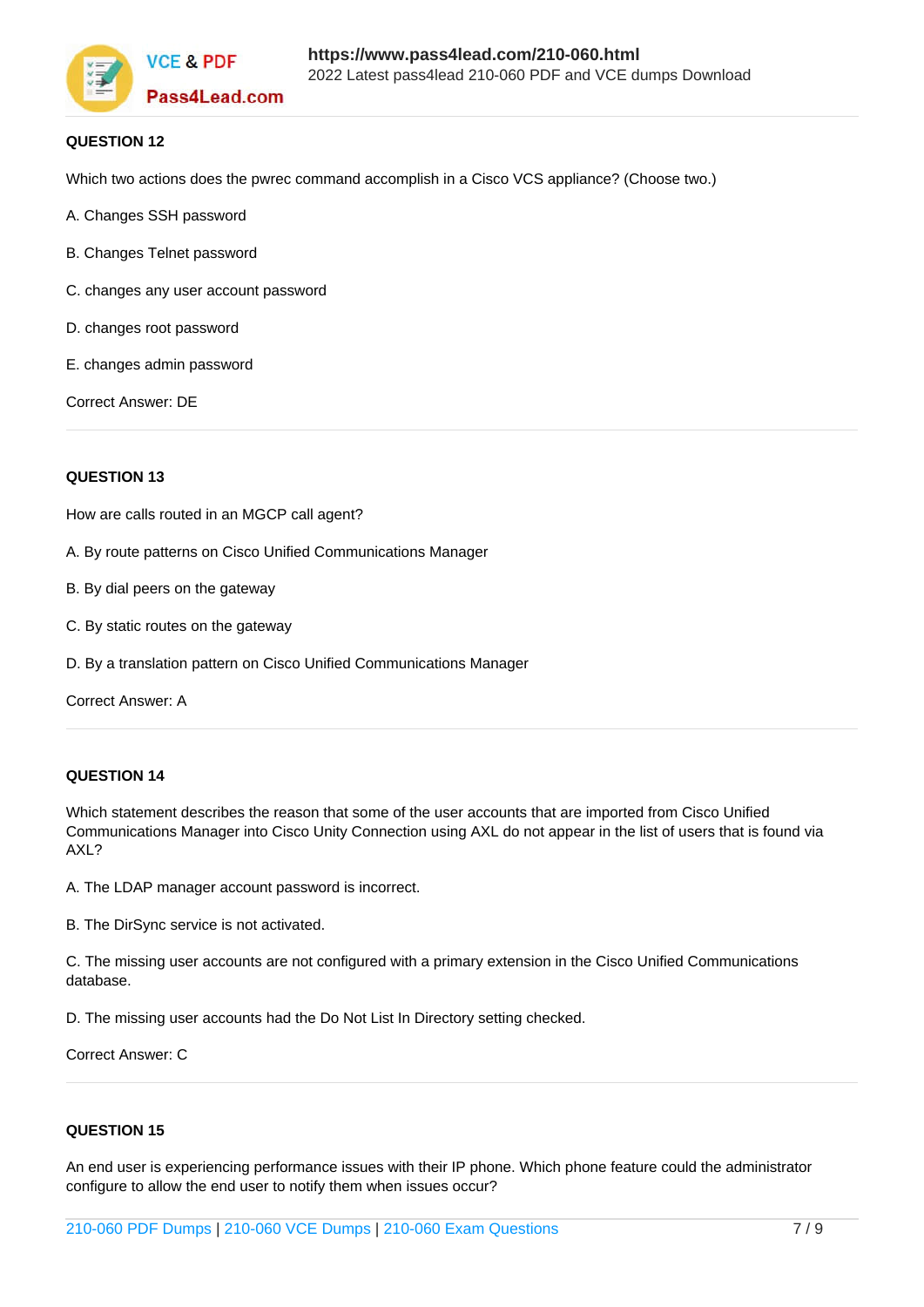

- A. Cisco Quality Report Tool
- B. System Log Management
- C. Cisco CDR Analysis and Reporting
- D. Cisco JTAPI

Correct Answer: A

[210-060 PDF Dumps](https://www.pass4lead.com/210-060.html) [210-060 VCE Dumps](https://www.pass4lead.com/210-060.html) [210-060 Exam Questions](https://www.pass4lead.com/210-060.html)